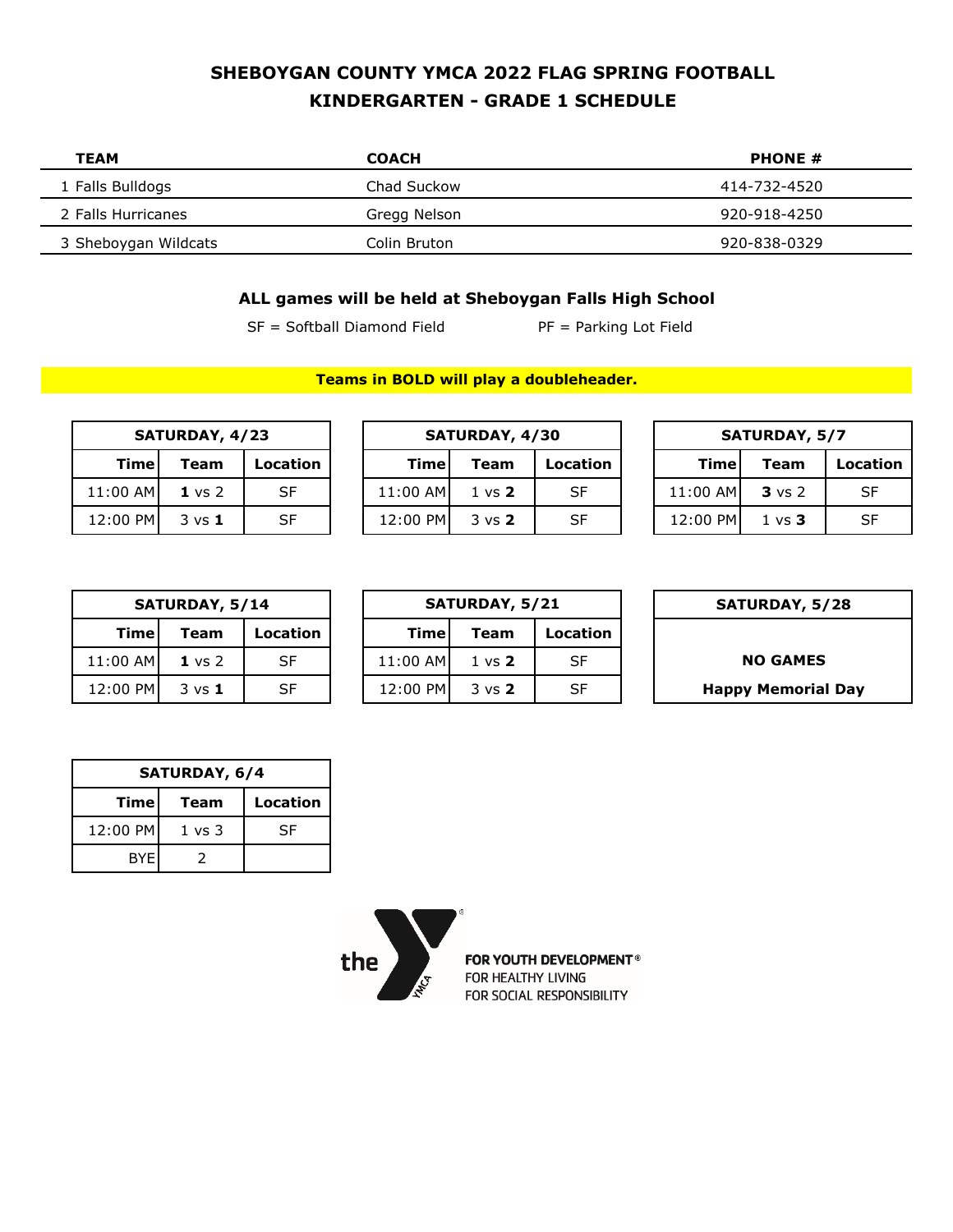## **SHEBOYGAN COUNTY YMCA 2022 SPRING FLAG FOOTBALL GRADES 2 - 3 SCHEDULE**

| TEAM                 | <b>COACH</b>                 | <b>PHONE #</b>              |
|----------------------|------------------------------|-----------------------------|
| 1 Falls Gators       | PJ Boncher / Doug Fabian     | 920-254-4122 / 920-287-4242 |
| 2 Falls Hurricanes   | Adam Corrigan / Tyler Abel   | 920-918-8802 / 920-207-3569 |
| 3 Falls Wolverines   | Paul DeRuyter / Eric Richter | 920-980-5531 / 920-207-8800 |
| 4 Oostburg Badgers   | Matthew Antes                | 920-627-3404                |
| 5 Sheboygan Hawkeyes | Jason Ledermann              | 920-946-3176                |

 $SF = Softball Diamond Field$   $PF = Parking Lot Field$ 

RP = River Park - Sheboygan Falls, behind Falls YMCA

**Teams in BOLD will play a doubleheader.**

| SATURDAY, 4/23 |                   |    |  |  |  |  |  |  |
|----------------|-------------------|----|--|--|--|--|--|--|
| Time           | Location          |    |  |  |  |  |  |  |
| 12:00 PM       | $3$ vs 4          | RP |  |  |  |  |  |  |
| 1:00 PM        | $2 \text{ vs } 5$ | SF |  |  |  |  |  |  |
| 2:00 PM        | $1 \text{ vs } 5$ | SΕ |  |  |  |  |  |  |

| SATURDAY, 4/23 |                   |           |           | SATURDAY, 4/30    |           | <b>SATURDAY, 5/7</b> |                   |           |  |
|----------------|-------------------|-----------|-----------|-------------------|-----------|----------------------|-------------------|-----------|--|
| Timel          | Team              | Location  | Timel     | <b>Team</b>       | Location  | Timel                | <b>Team</b>       | Location  |  |
| 12:00 PM       | $3 \text{ vs } 4$ | <b>RP</b> | 12:00 PM  | $2 \text{ vs } 3$ | <b>RP</b> | 12:00 PM             | $5$ vs $3$        | <b>RP</b> |  |
| $1:00$ PM      | $2 \text{ vs } 5$ | SF        | $1:00$ PM | $1 \text{ vs } 2$ | SF        | $1:00$ PM            | 4 vs 2            | <b>SF</b> |  |
| 2:00 PM        | $1 \text{ vs } 5$ | SF        | $2:00$ PM | $5 \text{ vs } 4$ | SF        | $2:00$ PM            | $1 \text{ vs } 4$ | <b>SF</b> |  |

| <b>SATURDAY, 5/7</b> |                   |          |  |  |  |  |  |
|----------------------|-------------------|----------|--|--|--|--|--|
| Time                 | <b>Team</b>       | Location |  |  |  |  |  |
| 12:00 PM             | $5$ vs $3$        | RP       |  |  |  |  |  |
| 1:00 PM              | 4 vs 2            | SF       |  |  |  |  |  |
| 2:00 PM              | $1 \text{ vs } 4$ | SF       |  |  |  |  |  |

| SATURDAY, 5/14 |                   |           |           | SATURDAY, 5/21    |           |
|----------------|-------------------|-----------|-----------|-------------------|-----------|
| Timel          | Team              | Location  | Timel     | Team              | Locat     |
| 12:00 PM       | 4 vs 2            | PF        | 12:00 PM  | 4 vs 5            | PF        |
| 1:00 PM        | $1 \text{ vs } 3$ | <b>SF</b> | 1:00 PM   | $1 \text{ vs } 2$ | <b>SF</b> |
| 2:00 PM        | $5 \text{ vs } 3$ | SF        | $2:00$ PM | $3 \text{ vs } 1$ | <b>SF</b> |

| <b>SATURDAY, 5/28</b>    |          | SATURDAY, 5/21    |           |  | SATURDAY, 5/14 |                   |       |
|--------------------------|----------|-------------------|-----------|--|----------------|-------------------|-------|
|                          | Location | Team              | Timel     |  | Location       | Team              | Timel |
| <b>NO GAMES</b>          | PF       | $4 \text{ vs } 5$ | 12:00 PM  |  | <b>PF</b>      | 4 vs 2            | 00 PM |
| <b>Happy Memorial Da</b> | SF       | $1 \text{ vs } 2$ | $1:00$ PM |  | <b>SF</b>      | $1 \text{ vs } 3$ | 00 PM |
|                          | SF       | $3 \text{ vs } 1$ | 2:00 PM   |  | <b>SF</b>      | $5 \text{ vs } 3$ | 00 PM |

| <b>SATURDAY, 5/28</b> |  |  |
|-----------------------|--|--|
|                       |  |  |

 $H$ appy Memorial Day

| SATURDAY, 6/14 |                   |    |  |  |  |  |
|----------------|-------------------|----|--|--|--|--|
| Timel          | Location          |    |  |  |  |  |
| 12:00 PM       | $3 \text{ vs } 4$ | PF |  |  |  |  |
| 1:00 PM        | $1 \text{ vs } 2$ | SF |  |  |  |  |
| 2:00 PM        | $2$ vs 5          | SF |  |  |  |  |



FOR YOUTH DEVELOPMENT® FOR HEALTHY LIVING FOR SOCIAL RESPONSIBILITY